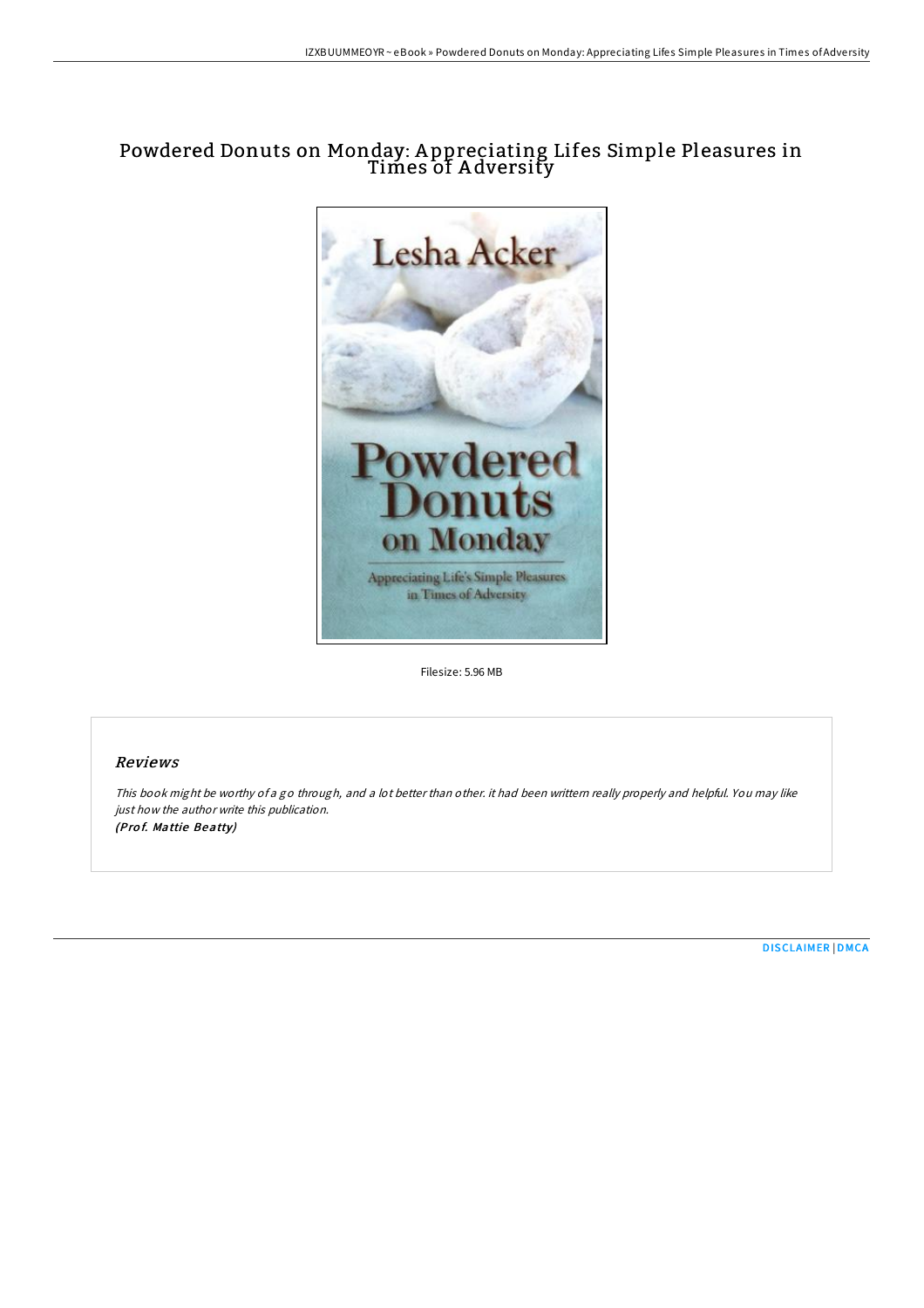### POWDERED DONUTS ON MONDAY: APPRECIATING LIFES SIMPLE PLEASURES IN TIMES OF ADVERSITY

**DOWNLOAD PDF** Φ

Outskirts Press. Paperback. Condition: New. 102 pages. Dimensions: 8.8in. x 5.8in. x 0.4in.RELINQUISHING CONTROL TO GOD AND RELYING ON HIS STRENGTH WHEN FACED WITH ADVERSITYWhen you are faced with adversity, what is your response To whom do you go for strength Life isnt always going to happen as we planned. We sometimes have to endure the hardships before we can understand why God has allowed them. Lesha has been faced with several life threatening health issues, including a diagnosis of a potentially fatal heart condition, Long QT Syndrome, at the age of twenty-three. Long QT Syndrome is a heart condition that effects 1 in 2500 teenagers and young adults. This condition can cause a sudden and dangerous heart rhythm, also known as an arrhythmia, in response to extreme exercise, stress, or arousal from sleep. What began as an unusual phenomenon, this heart condition is now on the forefront of cardiology discussions. After suffering for nine years with these potentially deadly arrhythmias, she has been symptom free by undergoing major heart surgery soon aFer diagnosis. Lesha hopes others will not go undiagnosed and suffer needlessly as she. Since her diagnosis, Lesha has experienced other life threatening health issues indirectly related to her heart condition. One included a nine-month battle with a staph infection. This required three hospital stays, numerous tests and procedures, and eventually two surgeries. Only through her faith in God and unrelenting prayers was Lesha able to survive such adversity. She learned to find her strength through the Lord and release control back to Him. It was during these times she embraced lifes simple pleasures. Follow Lesha as she chronicles her lifes struggles in Powdered Donuts on Monday, andcelebrate with her by what the Lord has accomplished in her life so you too can find hope in your times...

Ð Read Powdered Donuts on Monday: Appreciating Lifes Simple [Pleasure](http://almighty24.tech/powdered-donuts-on-monday-appreciating-lifes-sim.html)s in Times of Adversity Online  $\mathbb{B}$ Download PDF Powdered Donuts on Monday: Appreciating Lifes Simple [Pleasure](http://almighty24.tech/powdered-donuts-on-monday-appreciating-lifes-sim.html)s in Times of Adversity